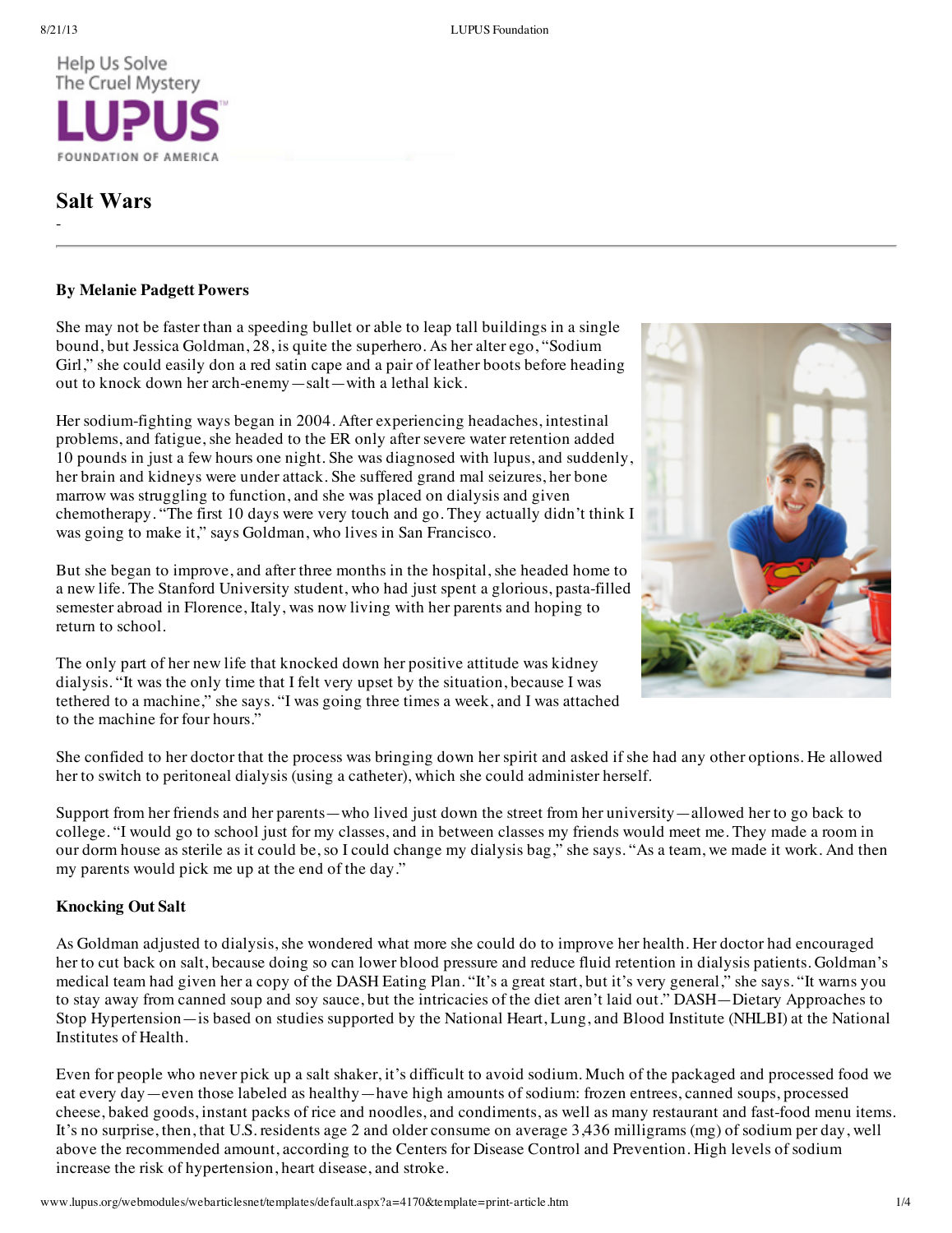### 8/21/13 LUPUS Foundation

The 2010 federal dietary guidelines recommend reducing daily sodium intake to less than 2,300 mg. For those 51 and older, all African Americans, and anyone with hypertension, diabetes, or chronic kidney disease, the recommended amount is 1,500 mg. The goal Goldman set for herself? To consume only 500 to 1,000 mg a day.

That summer Goldman gradually began to feel better and noticed she was urinating more often, meaning her kidneys were improving. She remembers one pit stop where she really had to go. "I could hear my mom screaming outside of the door 'cause she was so excited that I was peeing so long," Goldman says, laughing. She was able to stop dialysis, and her kidneys now function at about 40 percent.

Cutting back on salt is often a healthy move for most Americans, but there's no evidence that it will directly improve your kidney function, says Brad H. Rovin, MD, director of the Division of Nephrology at The Ohio State University Medical Center in Columbus, OH. With appropriate treatment of their lupus, many people can recover enough kidney function to eventually come off dialysis, he says. Any dietary changes should first be discussed with your rheumatologist or nephrologist.

While Goldman's kidneys improved, she still battles lupus, taking about 20 pills a day. "My constant is as if I have a bad flu. And every week it seems like there's a new random symptom in my body and I'm off to the doctor to check it out."

# **The Road to Salt Fighter**

Seven years later, Goldman has stayed committed to her low-salt diet and has developed a loyal blog following at [sodiumgirl.wordpress.com.](http://sodiumgirl.wordpress.com/) Now a full-time writer, she is penning a low-sodium cookbook—slated to be published in fall 2012 by Wiley Publishing—that will include thoughtful, healthy, and delicious meals. She wants her recipes to be simple enough for the everyday cook and to be accompanied by beautiful, mouth-watering photos. Her aim is to create a cookbook that will be at home alongside top-selling cookbooks, not relegated to the "medical" section of the bookstore.

How did a fried-chicken and mac 'n cheese-loving college student turn into a full-time sodium crime fighter? When she started her low-salt crusade, Goldman cooked a lot of stir fry, chili, and risotto—one-pot meals. Then, she began to riff on those basic canvases, experimenting with different spices. "I found quickly with cooking, you need to be fearless and you need to be patient with yourself. But you can't go too wrong. If something doesn't taste right, you can generally fix it."

She realized that herbs and spices added bold flavor to her dishes. She began using cayenne pepper and a lot of citrus. She also learned just how much all that salt was masking the true flavors of food. "It took about a month for my taste buds to adjust, but soon I was really tasting food and ingredients for their real flavors."

She bought armloads of cookbooks and began tweaking yummy-sounding recipes, looking for ingredients she could use as a substitute for salt. After she met her now-husband, Alejandro Foung, he asked to cook for her for their second date. Her first reaction? "Oh my God, I'm gonna die," she remembers, laughing. "How do I tell him that I can't eat his food? And I know I'm going to eat it because I'm going to be nervous."

But she explained her salt restriction, and when she showed up for the date, she was pleasantly surprised to see the meal awaiting her: chicken thighs sautéed in sesame oil with steamed bok choy, which she had never tried before. "There were only three ingredients, and those three ingredients happened to be so full of flavor on their own. It was a huge light bulb: Keep it simple, experiment with things you've never eaten before, try new cuisines."

Her enthusiasm for seeking out salt substitutions intensified. "I love the challenge of taking the saltiest dish in the world and trying to figure out what to substitute to make it salt-free," she says. "What I found is that people will say, 'It doesn't taste exactly like pad thai, but I actually like it better than pad thai, because I can taste all the ingredients.' It's very clean food at that point."

A few substitution examples: "Let's say you want to make something with mayonnaise in it. Well, instead of mayonnaise, I like using Greek yogurt, which is two-thirds less sodium per serving generally." Another example: miso-marinated cod. "That is the dish that inspired me to write a cookbook," she says. Miso is a traditional Japanese seasoning that contains up to 700 grams of sodium per serving, Goldman explains.

"I was smelling miso, and it occurred to me that it had a similar aroma to molasses, so my husband made one version with miso and I made another version with molasses." Both dishes were delicious and were extremely close in flavor. "Those are the substitutions that open up the world again and make people realize, 'I don't have to give anything up; I just have to be super-creative.'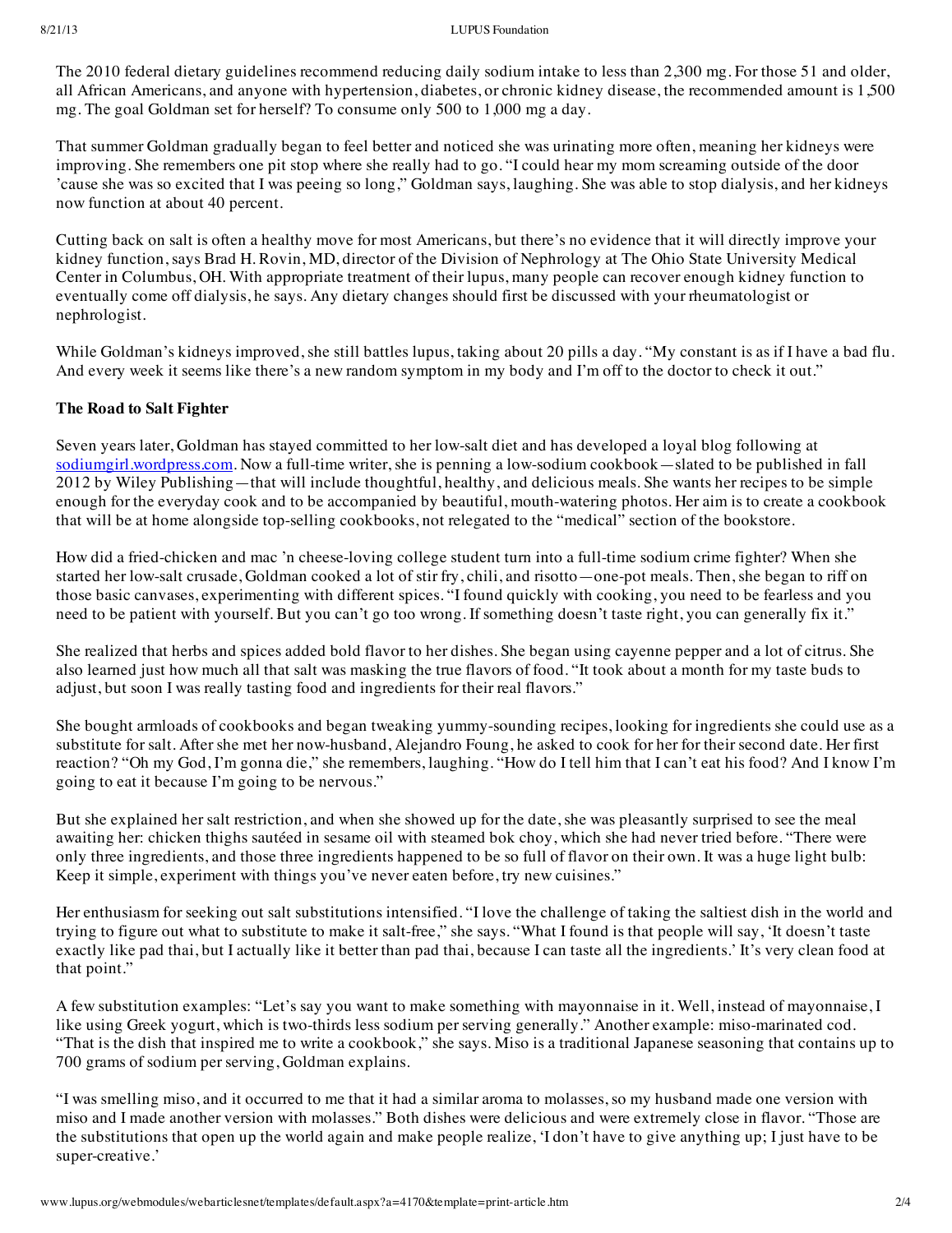# **Committed to the Crusade**

In February, as part of Heart Health Month and to celebrate the new federal dietary guidelines, Goldman asked other food bloggers to create a low-sodium recipe. Fifteen responded to her Love Your Heart Recipe Rally (searchable on her blog), helping her prove it's possible to make any meal tasty.

At first, the cooks told her, "Oh, yeah, this is going to be easy." Then, emails started trickling in, saying things like, "Oh my God, I didn't realize how much sodium was in milk," or "I just read the back of the low-sodium soup can, and it says it's 400 mg per serving, but that's only for one-fourth of the can."

According to Goldman, "low-sodium" packaging simply means the food is lower in salt than the regular product. "The trickery of these labels is horrible," she says. "I think it makes people realize, 'Wow, I don't really need that. The food I make at home can be good and actually taste better.'"

Whether Goldman is browsing the spice aisle at her local supermarket or picking vegetables at her community garden plot, she's constantly thinking of new innovative and tasty low-salt dishes. Her red satin cape may actually be a yellow apron emblazoned with "Sodium Girl" (a gift from a friend), and her leather superhero boots may really be faded blue garden clogs borrowed from her husband, but Sodium Girl remains committed to the fight between good and evil—convincing Americans that food can be delicious without all that salt.

# **Find Flavor Naturally**

Flavor doesn't just come in a can or a bottle. You can find many flavors naturally in whole foods. Sodium Girl encourages us to spice up our low-sodium meals with these five flavor-packed ingredients:

Radishes—When eaten raw, radishes have a strong, peppery taste and add subtle spice to raw salads. But sautéed or roasted, they become surprisingly sweet. Play with different cooking techniques and discover the spectrum of tastes this little root holds.

Beets—One red beet can contain up to 64 mg of sodium, which is quite high for a vegetable. But don't necessarily rule them out; use their natural saltiness to your advantage. Skip the shaker and add diced beets to salads, or use them to make homemade pickles.

Mushrooms—Forget about the soy, fish sauce, or even the store-bought stocks. A broth made from dried or fresh shiitake packs a lot of punch and can add complexity to marinades, soups, and stir fry.

Meat fat—The next time you roast a pork chop or panfry a slab of steak, don't throw those juicy leftovers in the sink. Use a bit of that naturally salty meat fat in place of oil, butter, and salt to sauté your side of greens.

Peppers—It may be obvious, but don't forget about the range of sweet, hot, and even smoky flavors packed in these spice bombs.

# **Sodium Girl's 6 Favorite Ways to Create Flavor**

1.Vinegars and oils—These two simple ingredients come in a whole host of flavors: champagne, red wine, chili, avocado, and coconut, to name a few. Treat yourself to a few and diversify. A little drizzle of these special varieties will make even a plain bowl of pasta sing.

2. Citrus—A quick squeeze of lemon, lime, or orange juice or a teaspoon of zest will add zing and brightness to your lowsodium food. Get creative by using the juice in place of stocks or broths (like in risotto or slow-roasted meats) to create a unique, salt-free take on classic dishes.

3. Alliums—This plant category refers to onions, garlic, and their aromatic cousins, scallions (green onions), shallots, leeks, and even chives. Raw or cooked, sliced or diced, they are an easy way to add depth and flavor to your cooking. Try to always keep some in the kitchen.

4. Pepper—Collecting flavored salts has become quite a trend. So why not do the same with pepper? Depending on its color and place of origin, every kind of peppercorn (green, red, white, black) has a distinct flavor and spice. Experiment with each variation and see how much it changes the taste of a dish.